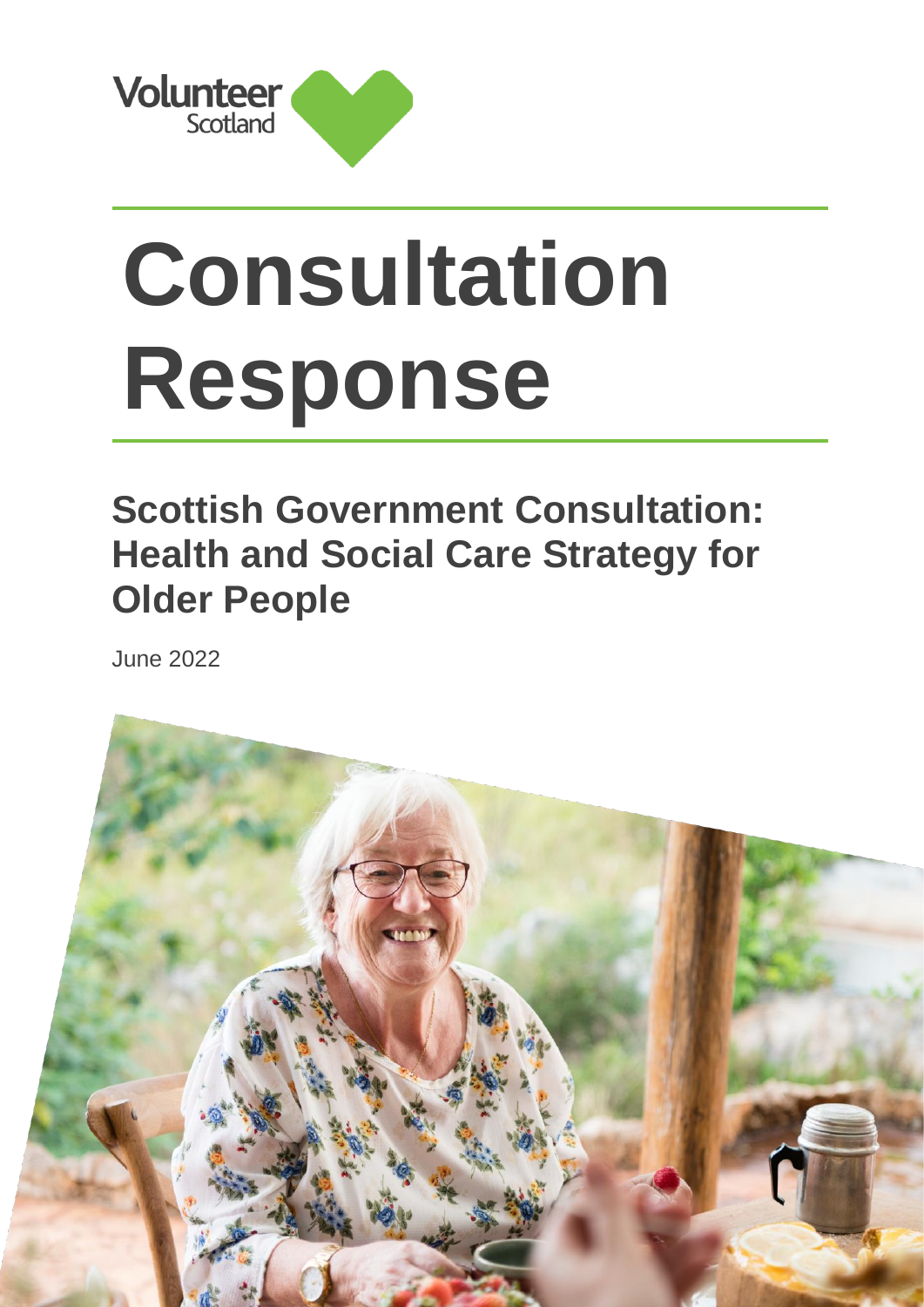# **About Us**

Volunteer Scotland is Scotland's National Centre for Volunteering. We believe that volunteering should be an enjoyable, rewarding and fulfilling experience for the volunteer; that volunteers have the right to be safe and protected in delivering their volunteering roles; and that to derive health and well-being benefits from volunteering requires regular and meaningful contributions of time.

Should any queries arise from our response, please contact our Policy Officer by emailing **sarah.latto@volunteerscotland.org.uk**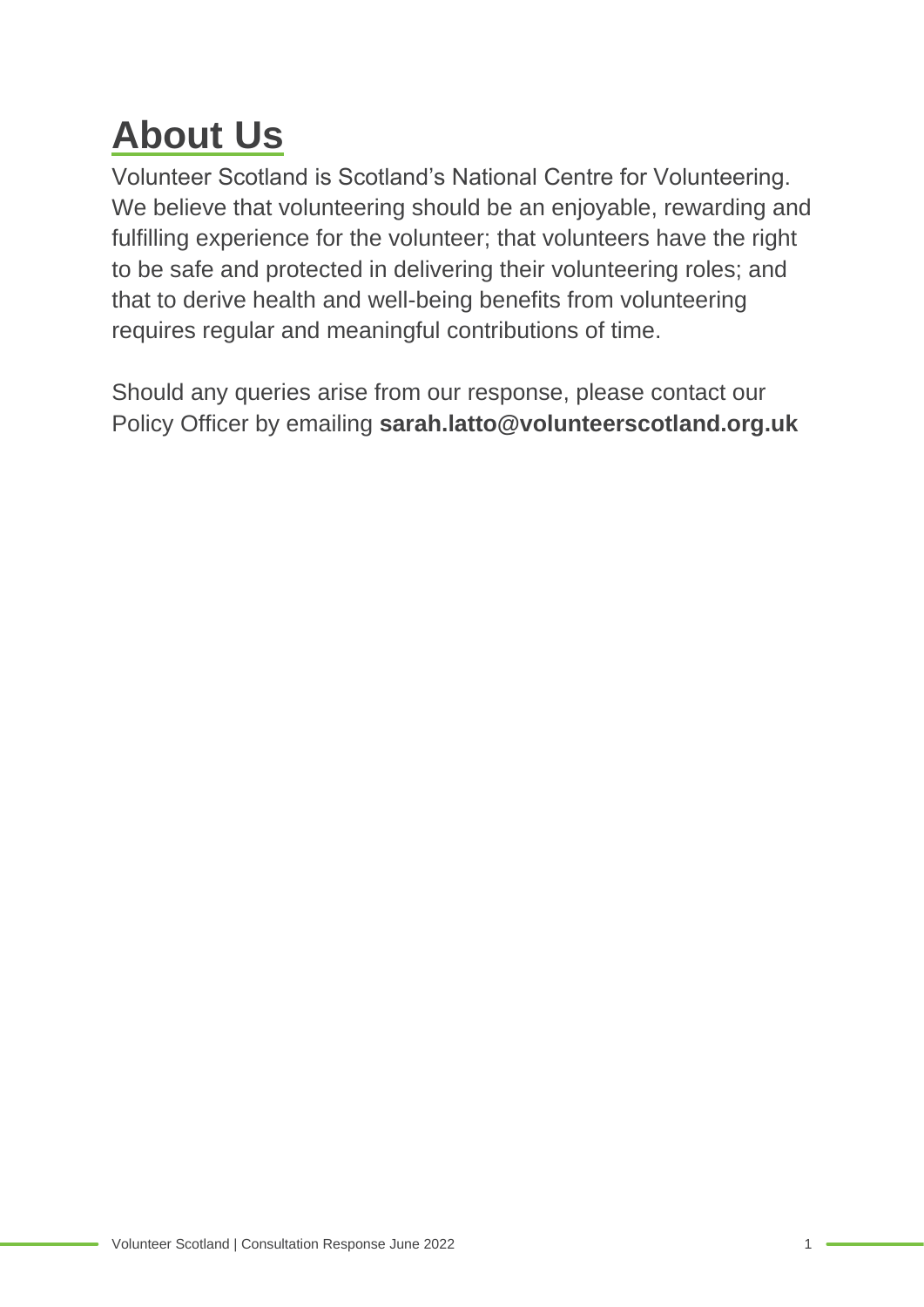# **Introduction**

In developing a new Health and Social Care Strategy for Older People it is vital that the Scottish Government consider the important contribution of volunteering. In the Volunteering Action Plan, published in June 2022, the Scottish Government has committed to ensuring volunteering is better reflected in relevant policy.<sup>1</sup>

The role of volunteering in supporting health and social care needs of older people is two-fold. Firstly, volunteers make a key contribution in the delivery of services – both in formal and informal roles - which support older adults; a contribution which is often underrepresented in policy. Secondly, participating in volunteering is proven to improve personal health and wellbeing outcomes, supporting the desire for older people to maintain meaningful and active lives in their communities for as long as possible. This response contains a snapshot of the many and varied impacts that volunteering has on the health and wellbeing of older people.

There are, however, two important caveats to bear in mind. Firstly, for the strategic benefit of volunteering in the health and social care of older people to be realised, significant investment in volunteer involving organisations is required. Whilst volunteering is unpaid, the infrastructure to support it is not free. Secondly, volunteers bring a unique value that goes beyond financial efficiencies. Given the current situation with staff shortages in the health and social care sector, we want to stress that it would be inappropriate for volunteers to be considered an appropriate substitute for paid staff roles in any circumstance.

In our response, we will demonstrate the central role of appropriate volunteering to each of the priorities for the consultation:

- Prevention
- Person Centred Care
- Home First Approach
- Integrated Health and Social Care
- Dignity and Respect at End of Life

We will then detail our four 'key asks' to ensure that the significant contribution of volunteers to the health and social care of older people is sustainable.

**<sup>1</sup>** <https://www.gov.scot/isbn/9781804354698> (from 15th June 2022)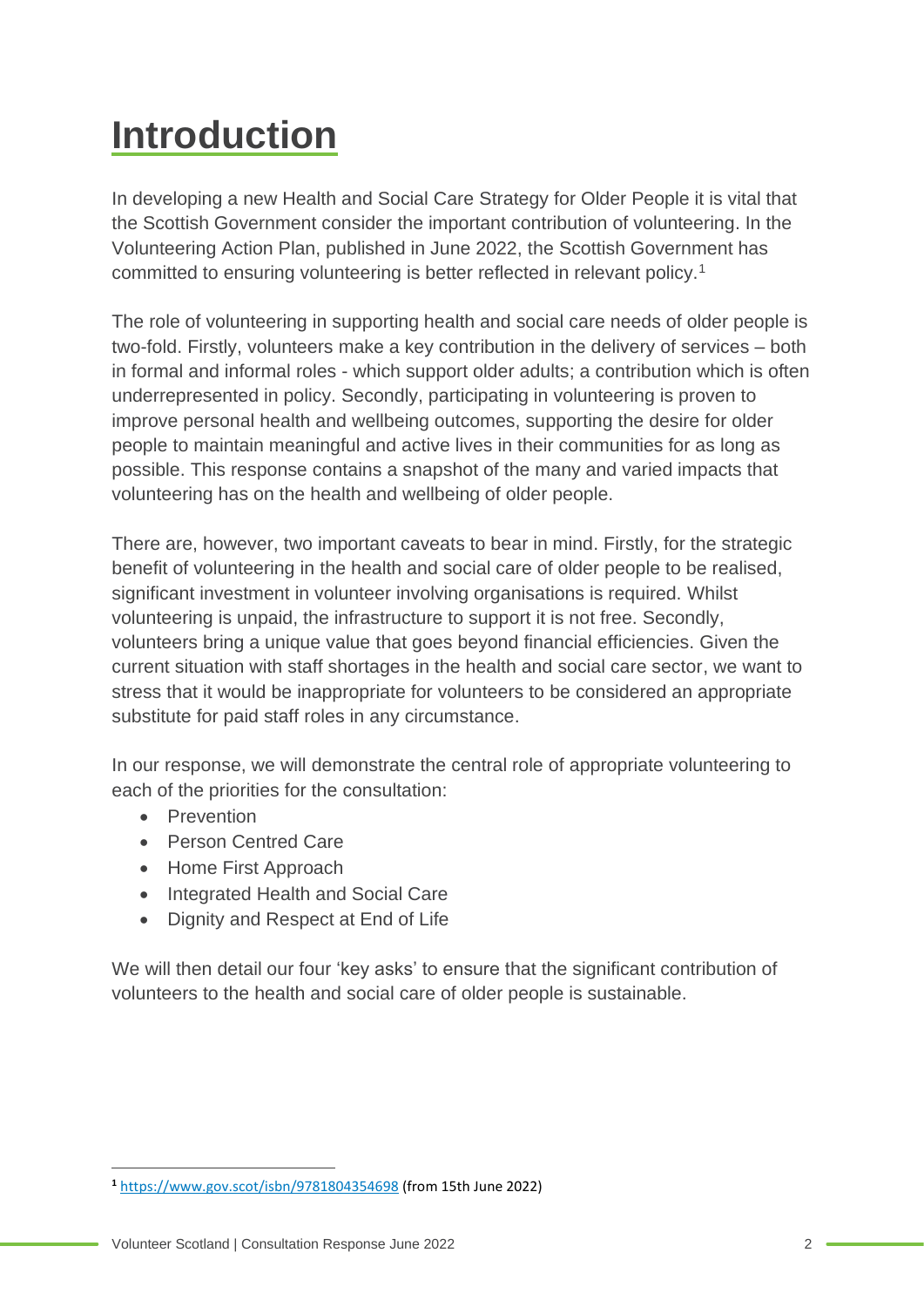## **Evidence of Volunteering Impact**

#### **Prevention**

One of the most prominent ways that volunteers support prevention and early intervention related to health needs in older adults is through social connection. Research has shown that social isolation and loneliness can be both a cause and consequence of poor health and is linked to increased risk of falls and dementia, amongst other issues.<sup>2</sup>

Volunteers contribute to increased social connection amongst older adults in a range of ways. This is recognised explicitly in 'A Connected Scotland' strategy, which gives particular focus to the role of befriending and mentoring.<sup>3</sup> Befrienders provide regular social and emotional support for individuals experiencing social isolation and can also empower individuals to build or restore other social connections within their community.

In research undertaken by Befriending Networks into the benefits of befriending for older adults in one specific project, beneficiaries reported positive changes in their confidence, happiness and social connection.<sup>4</sup> One stated that: 'this service has had a huge positive effect on my life. I have no family of my own and my befriender has become my family.'

Befriending and mentoring services have a key role in ensuring that many older people have regular meaningful social interactions, which in turn improves their mental wellbeing and can help to prevent onset of more severe health issues. In turn, many community-based services that help to foster social connection are supported or led by volunteers. These include reminiscing groups, lunch clubs or coffee mornings for older people, often in community settings that are increasingly run by volunteer committees.

Many of the opportunities for older people to remain physically active are also supported or led by volunteers. The Scottish Sports Association published a report into 'why sport matters' for older adults and social care.<sup>5</sup> It found that participation in sport or being active led to a 30% reduction on risk of falls for those with mobility problems and a 38% reduction in cognitive decline, amongst other benefits. It also recently reported in its 2021 manifesto that Scotland's 13,000 sports clubs are reliant on 200,000 volunteers.<sup>6</sup>

<sup>2</sup> <https://www.campaigntoendloneliness.org/threat-to-health/>

<sup>3</sup> [https://www.gov.scot/publications/connected-scotland-strategy-tackling-social-isolation-loneliness-building](https://www.gov.scot/publications/connected-scotland-strategy-tackling-social-isolation-loneliness-building-stronger-social-connections/pages/9/)[stronger-social-connections/pages/9/](https://www.gov.scot/publications/connected-scotland-strategy-tackling-social-isolation-loneliness-building-stronger-social-connections/pages/9/)

**<sup>4</sup>** <https://www.befriending.co.uk/resources/24642-a-stitch-intime>

**<sup>5</sup>** [https://drive.google.com/file/d/1-X\\_oQMoifhyvX5ZQtWj6KFkiXaQO991Z/view](https://drive.google.com/file/d/1-X_oQMoifhyvX5ZQtWj6KFkiXaQO991Z/view)

**<sup>6</sup>** [https://thessa.org.uk/uploads/downloads/SSA%20Manifesto%202021%20\(A4\).pdf](https://thessa.org.uk/uploads/downloads/SSA%20Manifesto%202021%20(A4).pdf)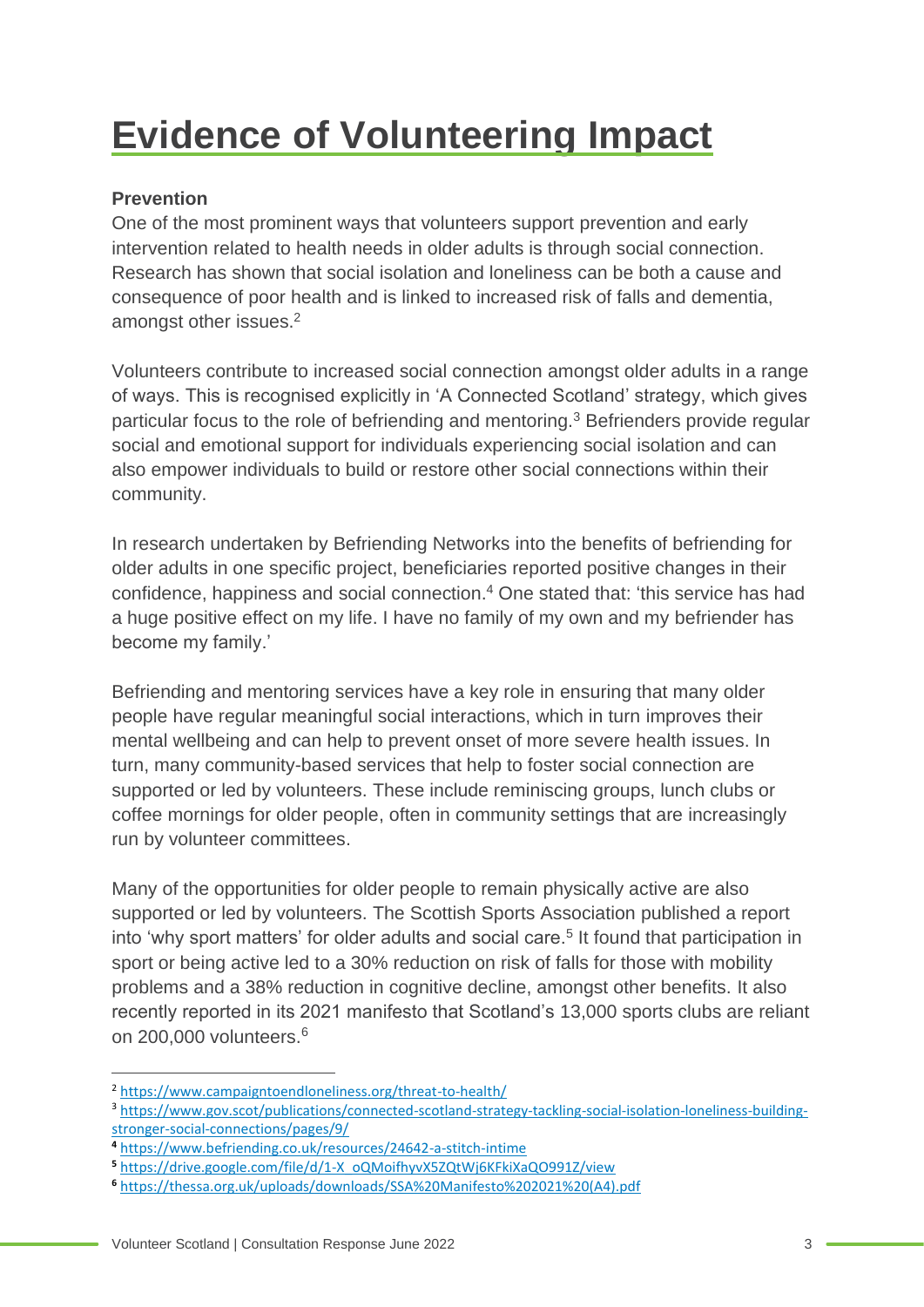Participation in volunteering itself can also have significant health and wellbeing benefits which in turn can prevent or reverse more serious health issues. We conducted research in January 2021 to identify who contributes most to volunteering in Scotland.<sup>7</sup> It found that, whilst the proportion of people aged 75+ who volunteer formally is 7% lower than the national average, this age group actually volunteer the most hours on average.

In another report in December 2018, we found that regular volunteering can alleviate depression, anxiety and stress, reduce loneliness and social isolation, and support the management of more serious mental health conditions such as schizophrenia.<sup>8</sup> Volunteering can also have a significant impact on physical health by promoting healthy behaviours, helping to maintain a level of physical activity that promotes independence and improving volunteers ability to cope with illness.<sup>9</sup> To reinforce this, a survey completed by volunteers for Chest, Heart and Stroke Scotland, found that 60% of respondents reported that volunteering helped to reduce feelings of isolation and loneliness. 10

#### **Person Centred Care**

Volunteers have a clear and unique role to play in enhancing social care and making it more person-centred. The fact that volunteering is a personal choice changes the volunteer's relationship with the beneficiary and can feel less formal and more personal. Volunteers are also often able to spend more time with beneficiaries than paid employees and can build meaningful relationships.

A case study by Health Improvement Scotland highlights the added value of involving volunteers in care settings for older people. <sup>11</sup> It describes a 72 year old patient, registered blind, who was admitted to hospital with multiple medical conditions. The patient reported that the visits from a volunteer were 'keeping her going' and described the volunteers as 'the kindest people'. Staff members reported that the patient was more amiable and less anxious after a visit from a volunteer.

Volunteering activity can also ensure that the specific interests of older people, are acknowledged in care pathways as well as providing support for their carers. Paths for All engage volunteers to support inclusive walking and wheeling activities for older people, often building in opportunities for social interaction and accessible volunteering opportunities.<sup>12</sup> Two volunteers at their Dementia Friendly Health Walk

<sup>10</sup> Chest, Heart and Stroke Scotland, 2022

<sup>12</sup> [https://www.pathsforall.org.uk/walking-for-health/wfh-success-stories/wfh-story/walking-and-talking](https://www.pathsforall.org.uk/walking-for-health/wfh-success-stories/wfh-story/walking-and-talking-started-jessie-and-alices-volunteering-journey)[started-jessie-and-alices-volunteering-journey](https://www.pathsforall.org.uk/walking-for-health/wfh-success-stories/wfh-story/walking-and-talking-started-jessie-and-alices-volunteering-journey)

<sup>7</sup>[https://www.volunteerscotland.net/media/1707411/who\\_contributes\\_the\\_most\\_to\\_scottish\\_volunteering\\_](https://www.volunteerscotland.net/media/1707411/who_contributes_the_most_to_scottish_volunteering_-_full_report.pdf) full\_report.pdf

<sup>8</sup> https://www.volunteerscotland.net/media/1436178/volunteering health wellbeing - full\_report.pdf <sup>9</sup> Ibid

**<sup>11</sup>** [https://www.hisengage.scot/equipping-professionals/volunteering-in-nhs-scotland/case-studies/positive](https://www.hisengage.scot/equipping-professionals/volunteering-in-nhs-scotland/case-studies/positive-effect-of-volunteer-visitors-glasgow/)[effect-of-volunteer-visitors-glasgow/](https://www.hisengage.scot/equipping-professionals/volunteering-in-nhs-scotland/case-studies/positive-effect-of-volunteer-visitors-glasgow/)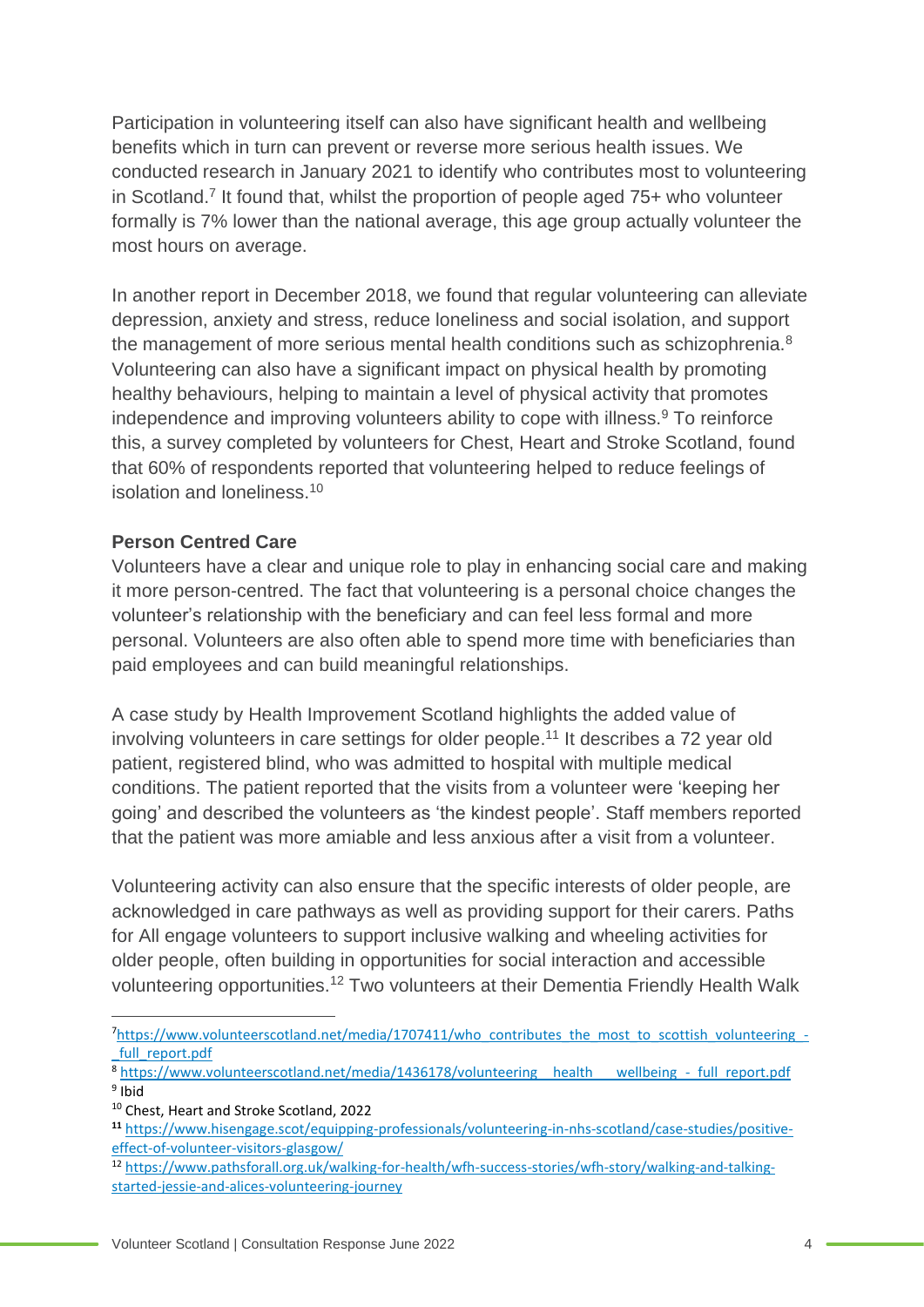in Carluke shared their experiences of participating, with one saying: 'the Friday Walk is an excellent opportunity for people to get out and about for a stroll and a good blether. It is a chance for carers to talk with folk in the same situation as themselves and exercise in the open air is good for everyone. We have both been in the same situation as the people who walk on Fridays so know first-hand how beneficial the walking group can be. Every wee bit of support helps.'

#### **Home First Approach**

Volunteers have a key role in supporting older people to stay in their homes and in their communities. As previously stated, the impact of volunteering in reducing social isolation and loneliness and improving mental and physical health outcomes is significant. Regular social interaction helps to prevent the onset of more severe physical and mental health issues, encourages individuals to lead more active lives and also helps individuals to create and sustain other social connections within their local community. This all helps to ensure that older people are able to remain in their homes for longer.

This type of social connection is often provided by volunteers who are doing so on behalf of an organisation such as Silver Line, Age Scotland or Chest Heart and Stroke Scotland. In 2020, 5% of formal volunteers, which equates to c. 59,140 people, supported activities aimed at older people (a drop of 2% from 2018 figures which can likely be attributed to challenges of engaging formal volunteers during the pandemic). <sup>13</sup> However, the past 2 years have seen the number of people volunteering informally, i.e. not on behalf of an organisation, to 'keep in touch with somebody at risk of being lonely' increase by 51%, from 18% in 2018 to 69% in 2020, which equates to c1.76 million people.<sup>14</sup> This highlights the vital contribution of informal volunteers in supporting older people to stay in their homes.

Volunteers also provide support to older adults in the prevention of malnutrition. The charity Food Train provides a range of volunteer services to support older people to eat well, including a shopping service and engaging volunteer 'meal makers'. In a report published in 2018, Food Train found that the increase in demand for services coupled with reductions in public funding are providing significant challenges. They found a postcode lottery of statutory food services for older adults, with many Local Authorities offering very limited choice in the services they provide.<sup>15</sup> Organisations like Food Train engage volunteers in a range of roles to support the provision of food, helping to ensure that more older adults are receiving nutritious food in their homes. In addition to this, a significant number of informal volunteers are supporting older people in their communities to access food. In 2020, 1.3 million

**<sup>13</sup>** [https://www.volunteerscotland.net/media/1776485/scottish\\_household\\_survey\\_2020\\_-](https://www.volunteerscotland.net/media/1776485/scottish_household_survey_2020_-_initial_findings_final.pdf) [\\_initial\\_findings\\_final.pdf](https://www.volunteerscotland.net/media/1776485/scottish_household_survey_2020_-_initial_findings_final.pdf)

 $\overline{14}$  Ibid

**<sup>15</sup>** [https://www.thefoodtrain.co.uk/images/documents/CFHS\\_MM\\_Report.pdf](https://www.thefoodtrain.co.uk/images/documents/CFHS_MM_Report.pdf)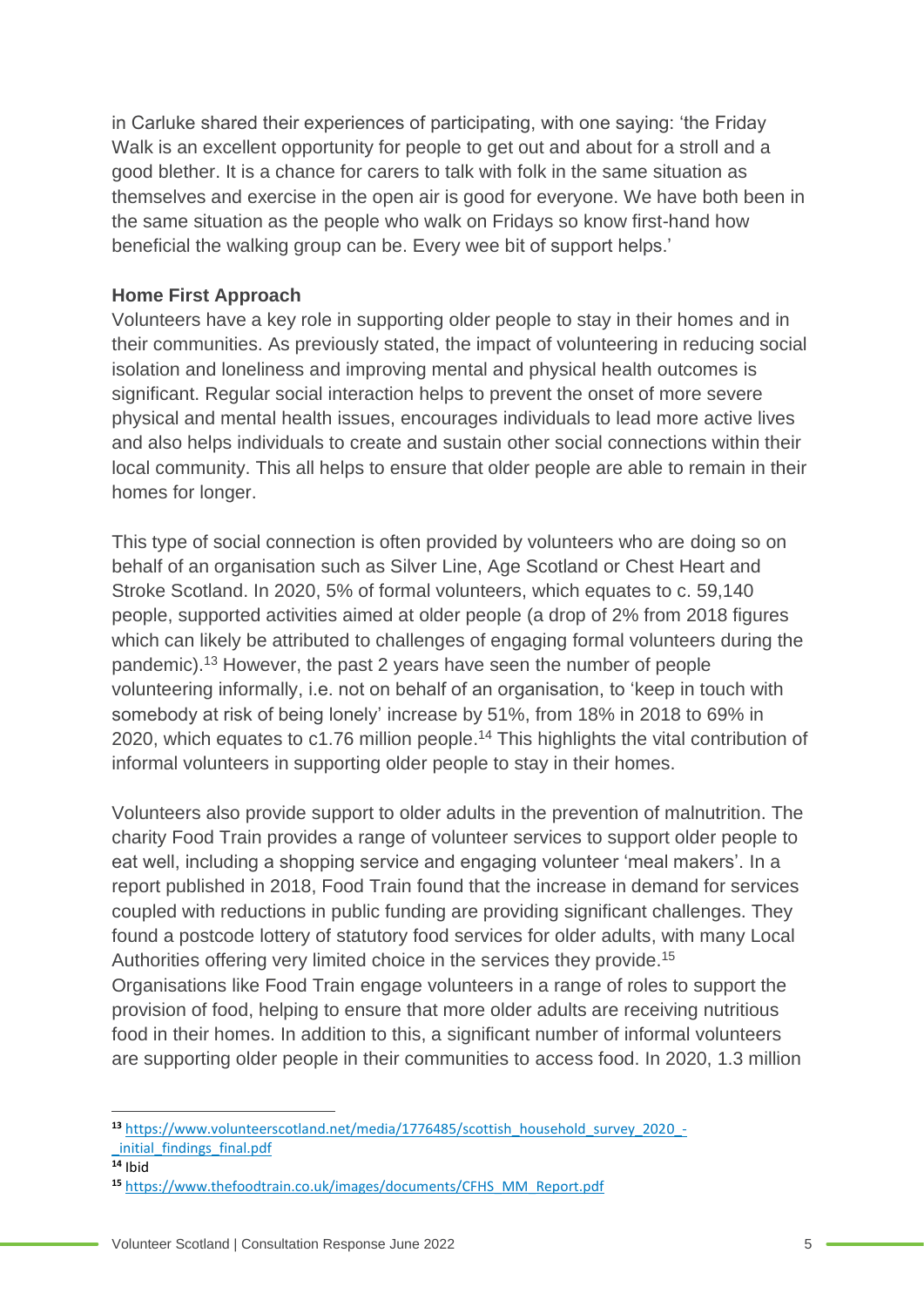volunteers reported that they helped informally with shopping, collecting pensions, collecting benefits, or paying bills. 16

Another key service supporting older people to stay in their homes is the provision of community transport. According to Age Scotland, a third of older people report having had difficulty getting to a medical appointment due to lack of suitable transport, and 57% report infrequent services as a barrier to using public transport.<sup>17</sup> For the Community Transport Association, 'community transport is about providing flexible and accessible community-led solutions in response to unmet local transport needs, and often represents the only means of transport for many vulnerable and isolated people, often older people or people with disabilities.'<sup>18</sup>

Many community transport services are either volunteer-led or reliant on volunteers. Badenoch and Strathspey Community Transport Company engages volunteers to drive older people and those with reduced mobility to medical appointments, community events and to get shopping.<sup>19</sup> According to one volunteer, Kenny, BSCTC is a 'lifeline' for older residents. Transportation is also provided by informal volunteers. In 2020, 20% of informal volunteers, which equates to 510,000 people, provided transport or supported somebody away from their home.<sup>20</sup>

For older people who do end up spending an extended period of time in hospital, many volunteer-led services provide support to readjust to life at home. The Royal Voluntary Service provides a 'Home from Hospital' service, which begins when the older person is still in hospital.<sup>21</sup> As result of the plethora of services provided by the Royal Voluntary Service, all volunteer-led, 88% of vulnerable people they supported in 2021 said it helped them feel more able to cope.<sup>22</sup>

Finally, and as previously stated, participating in volunteering activity itself can have significant impacts on physical and mental health outcomes, thus increasing the likelihood of older people being able to remain in their homes. As stated in our research, 'for older people volunteering can help them maintain their functional independence; or reduce their level of function dependency for longer than would otherwise be the case'.<sup>23</sup>

<sup>16</sup> [https://www.volunteerscotland.net/media/1776485/scottish\\_household\\_survey\\_2020\\_-](https://www.volunteerscotland.net/media/1776485/scottish_household_survey_2020_-_initial_findings_final.pdf) [\\_initial\\_findings\\_final.pdf](https://www.volunteerscotland.net/media/1776485/scottish_household_survey_2020_-_initial_findings_final.pdf)

**<sup>17</sup>** [https://www.ageuk.org.uk/globalassets/age-scotland/documents/politics-and-government/parliamentary](https://www.ageuk.org.uk/globalassets/age-scotland/documents/politics-and-government/parliamentary-briefings/2019/age-scotland-msp-briefing---transport-scotland-bill---stage-3.pdf)[briefings/2019/age-scotland-msp-briefing---transport-scotland-bill---stage-3.pdf](https://www.ageuk.org.uk/globalassets/age-scotland/documents/politics-and-government/parliamentary-briefings/2019/age-scotland-msp-briefing---transport-scotland-bill---stage-3.pdf)

**<sup>18</sup>** <https://ctauk.org/about-cta/what-is-community-transport/>

**<sup>19</sup>** <https://ctauk.org/member-profile-badenoch-and-strathspey-community-transport/>

<sup>&</sup>lt;sup>20</sup> [https://www.volunteerscotland.net/media/1776485/scottish\\_household\\_survey\\_2020\\_-](https://www.volunteerscotland.net/media/1776485/scottish_household_survey_2020_-_initial_findings_final.pdf) [\\_initial\\_findings\\_final.pdf](https://www.volunteerscotland.net/media/1776485/scottish_household_survey_2020_-_initial_findings_final.pdf)

<sup>&</sup>lt;sup>21</sup> <https://www.royalvoluntaryservice.org.uk/our-services/support-in-hospitals/>

<sup>22</sup> [https://www.royalvoluntaryservice.org.uk/about-us/our-impact/measuring-our-impact/the-difference-we](https://www.royalvoluntaryservice.org.uk/about-us/our-impact/measuring-our-impact/the-difference-we-made/)[made/](https://www.royalvoluntaryservice.org.uk/about-us/our-impact/measuring-our-impact/the-difference-we-made/)

<sup>&</sup>lt;sup>23</sup> [https://www.volunteerscotland.net/media/1436178/volunteering\\_\\_health\\_\\_\\_wellbeing\\_-\\_full\\_report.pdf](https://www.volunteerscotland.net/media/1436178/volunteering__health___wellbeing_-_full_report.pdf)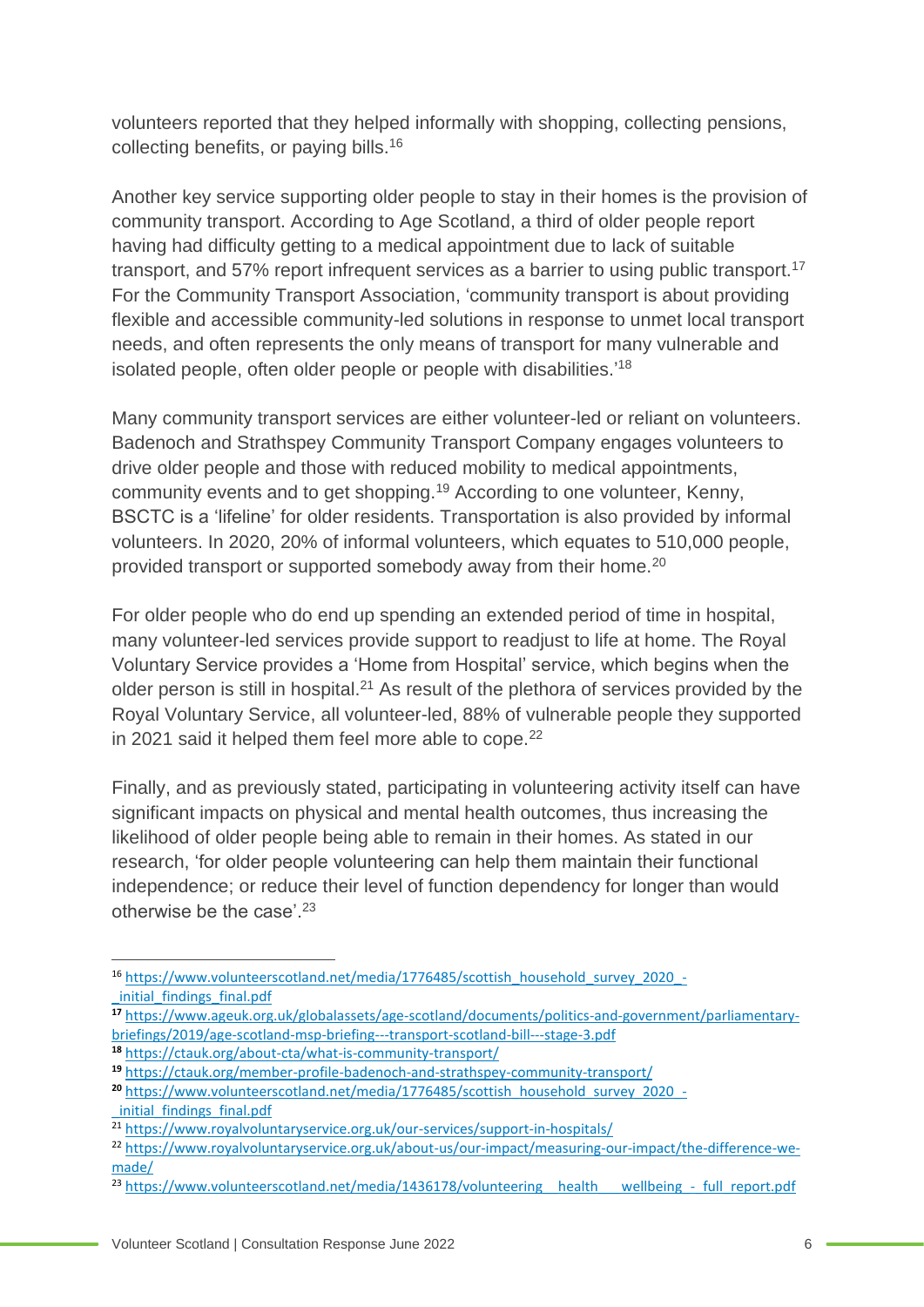#### **Integrated Health and Social Care**

Perhaps the most significant environments where volunteers can appropriately contribute to health and social care are care homes and NHS settings. As previously stated, the value added by volunteers is often in helping to ensure that care is person-centred and responds to the social or emotional needs of older people.

As an example, Volunteer Edinburgh manages a volunteering service at the Royal Edinburgh hospital. As part of this service, volunteers – who are themselves inpatients at the hospital  $-$  create personalised CDs for patients of dementia.<sup>24</sup> This service was described by one Occupational Therapist Assistant Practitioner in the dementia service as 'invaluable', particularly in easing stress and bringing cheer.

Similarly, Generations Working Together reported on a pilot where young volunteers from schools in Caithness visited older people in local hospital wards and care homes to build intergenerational relationships and deliver social activities.<sup>25</sup> Benefits of the project for older people included an increase in self-esteem, confidence and self-worth, and 'the senior generation offers their experience and understanding of life and what it used to be like which invokes memories of the past and keeps alive the local history of the area.'

#### **Dignity And Respect at End of Life**

Finally, volunteers can also have an important role in ensuring dignity and respect in palliative care settings.

In research published in 2017, it was found that volunteers had a positive contribution to seriously ill patients and their families by improving their wellbeing.<sup>26</sup> There was also some suggestion that those patients visited by volunteers survived longer than those who did not. However, the study also highlighted the necessity for volunteers to receive adequate training and support, not least due to the potential for vicarious trauma.

Marie Curie provides care and support to people who have a terminal illness and their families. They engage volunteers in a range of roles across their services, including in home-based and hospice settings. Their Helper service matches volunteers to individuals with a terminal illness to provide emotional and practical support, excluding personal care, clinical care or formal counselling. They share the experience of Merdella, a 90 year old woman who was matched with Hardev who provides social support.<sup>27</sup> They bonded over their shared love of food from their home countries, and Merdella said that 'she's like a daughter to me. She understands me'.

<sup>&</sup>lt;sup>24</sup> Royal Edinburgh Hospital Volunteer Hub Annual Report 2021-22, Volunteer Edinburgh

**<sup>25</sup>** <https://generationsworkingtogether.org/case-studies/befriending-caithness-intergenerational-link>

**<sup>26</sup>** <https://bmcpalliatcare.biomedcentral.com/articles/10.1186/s12904-017-0193-0>

**<sup>27</sup>** <https://www.mariecurie.org.uk/blog/having-hardevs-calls-to-look-forward-to-makes-me-happy/278619>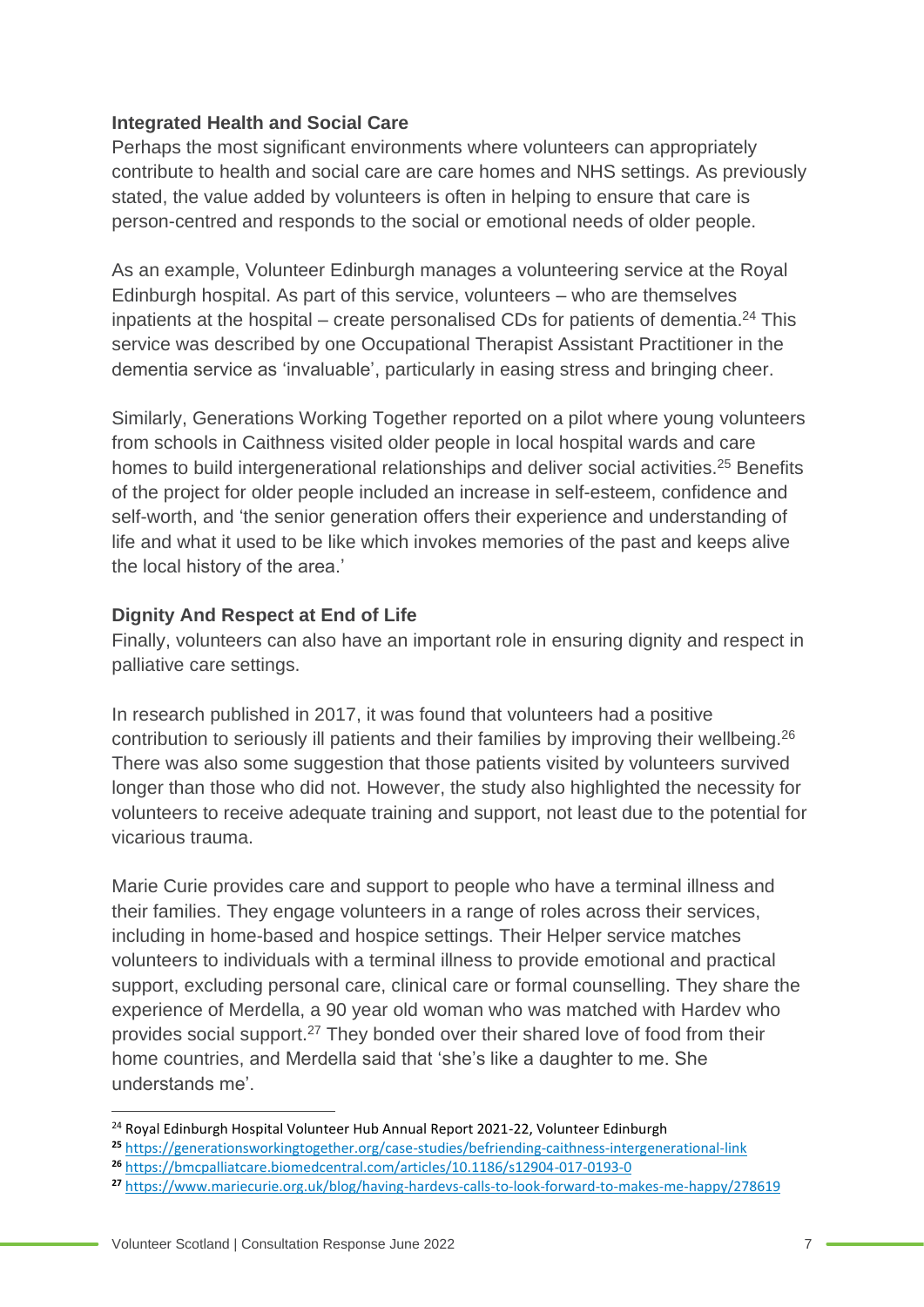St Columba's Hospice Care, based in Edinburgh, have over 650 volunteers supporting their work in a range of roles, including in the hospice café, in the gardens or in the community as a 'compassionate neighbour'. Again, they place real importance on the support and training they provide to volunteers given the sensitive and challenging nature of their roles.

### **Volunteering: Key Asks**

#### **1. Resource and Infrastructure**

Given the contribution of volunteers in health and social care services for older people, it is vital that resource and infrastructure to support this are reflected in a new Health and Social Care strategy for older people.

We published research in 2021 exploring the impact of Covid-19 on volunteering in Scotland. Adequate resource was identified as the number one concern for Volunteer Involving Organisations, with 48% of respondents identifying funding as a priority for their recovery.<sup>28</sup> In particular, there is a 'pressing need' for additional staff resource for volunteer management and coordination.

This reinforces the fact that adequate resource, particularly for the engagement of skilled volunteering practitioners, is required to realise the benefits of volunteering for older people. It is vital that this Strategy acknowledges the importance of valuing and investing in volunteer management roles, both to recruit and retain skilled staff and to ensure volunteers have the best possible experience.

#### **2. Standards for Volunteering in Health and Social Care**

It is crucial that volunteers in roles which support the health and social care of older people have the training and support they need to complete their roles confidently and safely. We know from several of the examples detailed above that volunteering with older people often requires, for example, specific medical knowledge or support from the effects of vicarious trauma.

Research published by NCVO in 2019 found that volunteers who feel well supported are much more likely to feel satisfied overall.<sup>29</sup> In addition, this research also found that 19% of volunteers felt that their volunteering 'was becoming too much like paid work'. We know from our own research that this level of burden can impact on the positive wellbeing benefits of volunteering, and

<sup>&</sup>lt;sup>28</sup> [https://www.volunteerscotland.net/media/1771556/road\\_to\\_recovery\\_-\\_full\\_report.pdf](https://www.volunteerscotland.net/media/1771556/road_to_recovery_-_full_report.pdf) <sup>29</sup> [https://www.ncvo.org.uk/images/documents/policy\\_and\\_research/volunteering/Volunteer](https://www.ncvo.org.uk/images/documents/policy_and_research/volunteering/Volunteer-experience_Full-Report.pdf)[experience\\_Full-Report.pdf](https://www.ncvo.org.uk/images/documents/policy_and_research/volunteering/Volunteer-experience_Full-Report.pdf)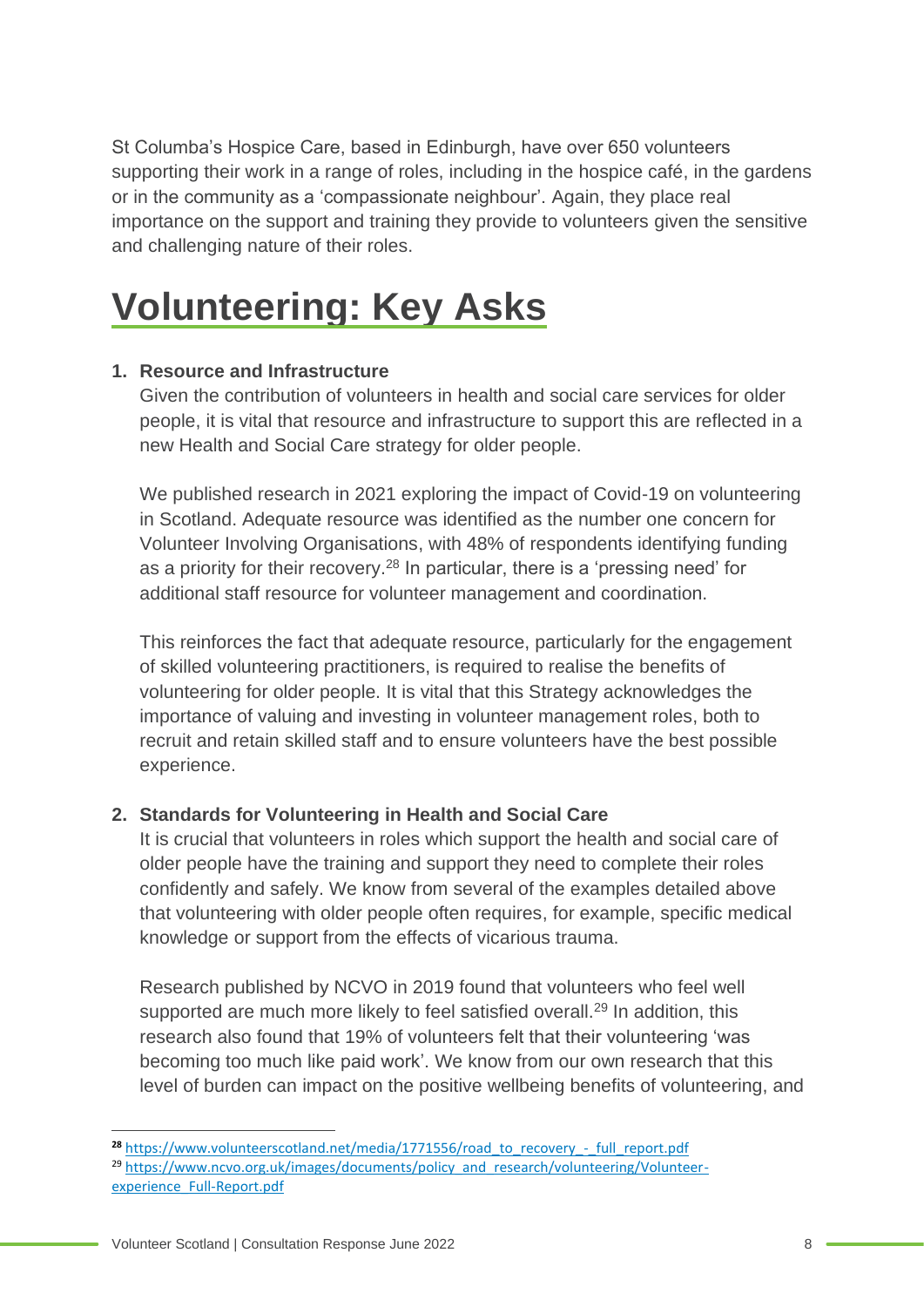can actually lead to declining wellbeing due to excessive volunteer hours, emotionally demanding roles and lack of effective support. <sup>30</sup> As such, it is important that volunteers who support the health and social care of older people have quality volunteering experiences that do not become over-formalised.

We would like to see the development of clear standards for the involvement of volunteers in health and social care, with a focus on embracing widely accepted quality standards such as Investing in Volunteers and the Volunteer Friendly Award. We would also welcome the development of communities of practice for practitioners supporting volunteers in such roles. These Standards would also be beneficial for funders and commissioning officers when procuring services that involve volunteers to ensure adequate resource to support volunteering best practice.

#### **3. Appropriate Volunteering Roles**

In the provision of health and social care services volunteers can have a valuable role to play, but it is vital that this is not a replacement for paid staff. In response to a question regarding waiting lists for social care in parliament on the  $4<sup>th</sup>$  May 2022, the Minister for Mental Wellbeing and Social Care stated that 'Through contact with partnerships, I am aware that there is a range of local initiatives across the country to support recipients of care, using volunteers, redeployed staff and third sector partners.<sup>31</sup> Whilst we welcome the recognition of volunteers in the provision of health and social care, referring to them as part of a solution in the context of staff shortages could unintentionally condone the displacement of paid staff by volunteers.

Volunteer Scotland and the Scottish Trade Union Council developed a shared Volunteer Charter identifying the key principles for 'assuring legitimacy and preventing exploitation of workers and volunteers'.<sup>32</sup> In particular, the  $5<sup>th</sup>$  principle states that 'volunteers should not carry out duties formerly carried out by paid workers nor should they be used to disguise the effects of non-filled vacancies or cuts in services.' The principles in the Charter should be referenced explicitly in the Health and Social Care Strategy for Older People.

#### **4. Social Prescribing**

Given the health and wellbeing benefits of volunteering for older people detailed in the 'Prevention' section above, we believe there is scope to further explore volunteering as an activity that could be prescribed by physicians and health care workers such as nurse practitioners

**<sup>30</sup>**[https://www.volunteerscotland.net/media/1436178/volunteering\\_\\_health\\_\\_\\_wellbeing\\_-\\_full\\_report.pdf](https://www.volunteerscotland.net/media/1436178/volunteering__health___wellbeing_-_full_report.pdf) <sup>31</sup> [https://www.parliament.scot/chamber-and-committees/official-report/what-was-said-in-](https://www.parliament.scot/chamber-and-committees/official-report/what-was-said-in-parliament/meeting-of-parliament-04-05-2022?meeting=13725&iob=124566#124566)

[parliament/meeting-of-parliament-04-05-2022?meeting=13725&iob=124566#124566](https://www.parliament.scot/chamber-and-committees/official-report/what-was-said-in-parliament/meeting-of-parliament-04-05-2022?meeting=13725&iob=124566#124566)

**<sup>32</sup>** [https://www.volunteerscotland.net/media/1475885/volunteer\\_charter\\_-\\_10\\_principles.pdf](https://www.volunteerscotland.net/media/1475885/volunteer_charter_-_10_principles.pdf)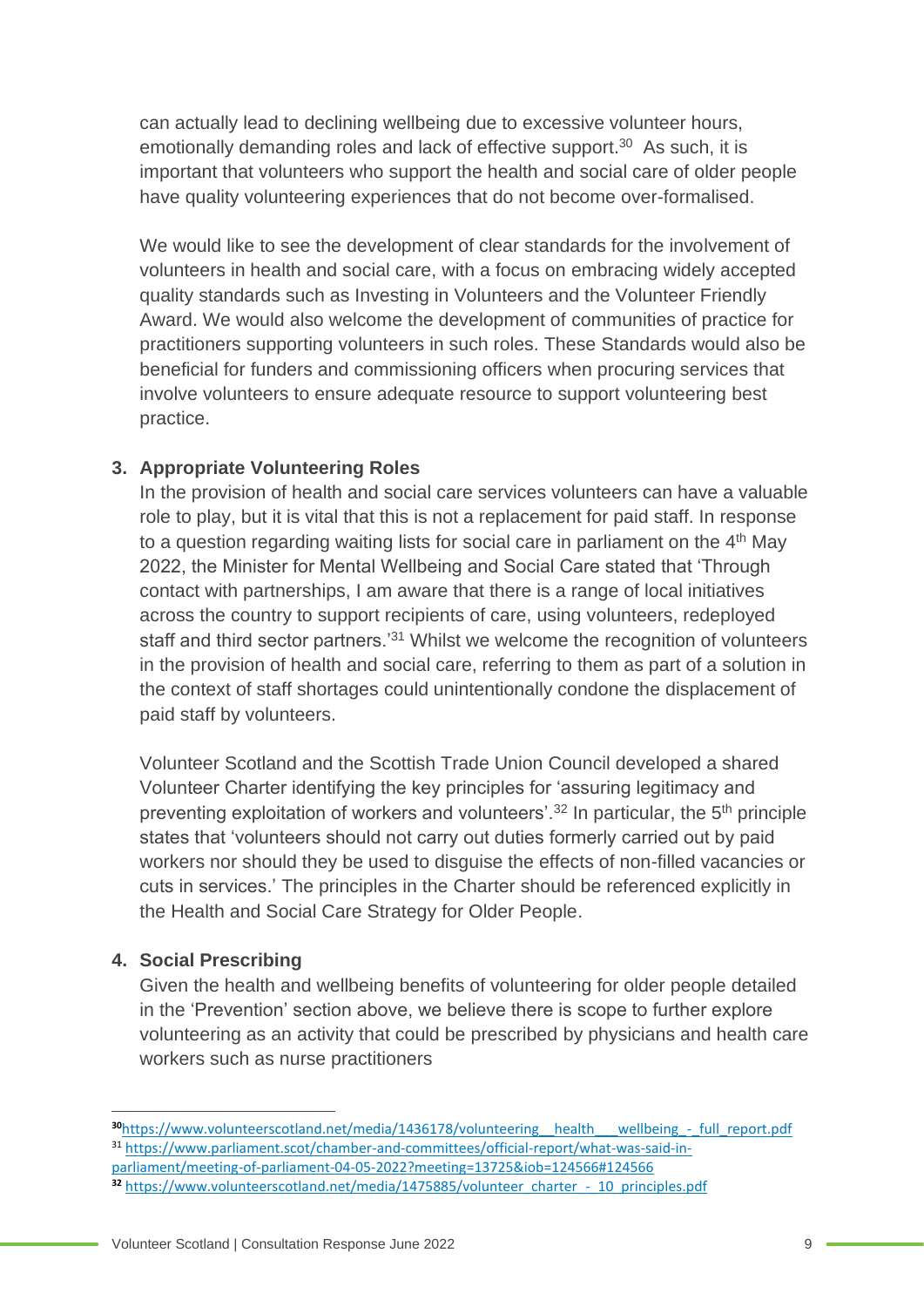The Scottish Volunteering Forum submitted a response to the Health and Sport Committee consultation on Social Prescribing in August 2019 acknowledging the potential benefits for 'prescribing' volunteering as a preventative or early intervention measure.<sup>33</sup> However, the response also highlighted the lack of capacity in many volunteer involving organisations to provide supportive and inclusive volunteering opportunities, particularly for those with medical conditions. As such, there is clear value in prescribing volunteering activity, but it is vital that this takes place in tandem with dedicated resource for supported volunteering.

### **Conclusion**

We believe that volunteering has a clear role in supporting the health and wellbeing of older people. Volunteers in both formal and informal roles provide a range of services which can prevent health conditions of older adults from becoming more serious, ensure care is person-centred and help older people to remain in their communities. Volunteers can also help to maintain dignity, respect and social connection for older people at the end of their lives. Participating in voluntary activity also has many proven health benefits and can support older adults to maintain their wellbeing and reinforce community connections.

As a result, we have detailed 4 suggestions for ensuring that the vital role of volunteering is reflected in a Health and Social Care Strategy for Older People:

- Resource and infrastructure
- Standards for volunteering in Health and Social Care
- Appropriate volunteering roles
- Social prescribing

Volunteers are at the heart of person-centred and community-based services for older people, helping them to live rich, independent lives and maintain dignity during ill health. It is vital that this strategic contribution of volunteering to health and wellbeing is recognised in a Health and Social Care Strategy for Older People.

<sup>33</sup> <https://scottishvolunteeringforum.org.uk/consultation-responses/>